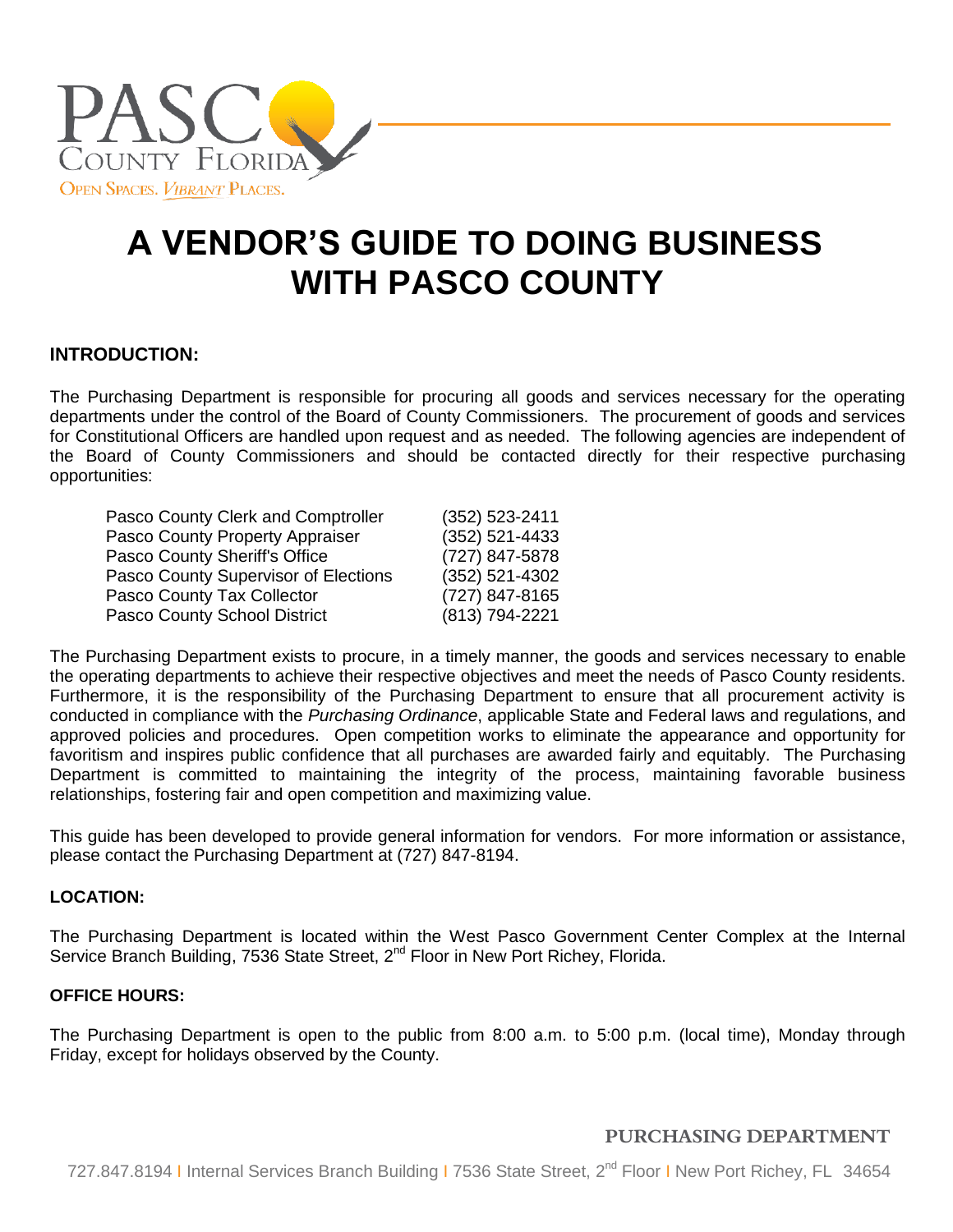

## **AUTHORIZED PURCHASES:**

Purchases are authorized only if a duly-issued purchase order is issued in advance of the transaction or a Pasco County Purchasing Card is used. Vendors providing goods or services without demanding a signed purchase order or valid Purchasing Card, do so at their own financial risk. Pasco County is not liable for payments for goods or services ordered without a duly-issued purchase order or valid Purchasing Card. Please insist on a purchase order or Purchasing Card prior to delivering any goods or services.

## **PURCHASING ORDINANCE:**

The *Purchasing Ordinance of Pasco County* governs the purchase of all goods, supplies, equipment, materials, construction and services for the Board of County Commissioners, including the branches, departments, divisions, sections, and agencies under their control, regardless of the funding source, except as otherwise provided by law.

## **BID OPPORTUNITIES AND VENDOR REGISTRATION:**

The Pasco County Board of County Commissioners has joined the BidNet Direct by the Florida Purchasing Group to improve communication and reduce costs associated with vendor notification and management. To view Pasco County's solicitations, and the solicitations of all of the other participating agencies, we invite you to register online. Please visit [www.BidNetDirect.com,](http://www.bidnetdirect.com/) and use the "Vendor Registration" link, select a service plan (automatic notification or search-only access) and complete the registration form. If you are already registered as a vendor on this system, there is no need to register again for Pasco County. Remember registered vendors may search the website for new bid and quote opportunities at NO cost.

The system offers a value-added option if a vendor wishes to receive automatic notifications of solicitations; however, there is a charge of \$89.95 per year or approximately \$7.50 per month. It is important to note that this fee covers all of the agencies that are using the Florida Bid System and not just for a single county or agency. Vendors are not compelled or required to subscribe to this value-added service. Vendors who are not interested in this option may still manually search for opportunities at no cost.

Like other bid notification services, the BidNet Direct also offers vendors basic, search-only access for free. Like these other services, there is no cost to the County to use the BidNet Direct. Developing and supporting an inhouse system to mimic the full functionality of the BidNet Direct, at no cost, is simply impractical and economically unreasonable. For more information about the Florida Bid System please feel free to contact Florida Purchasing Group by calling toll free 1-800-835-4603. To expedite your request, please ask for the BidNet Direct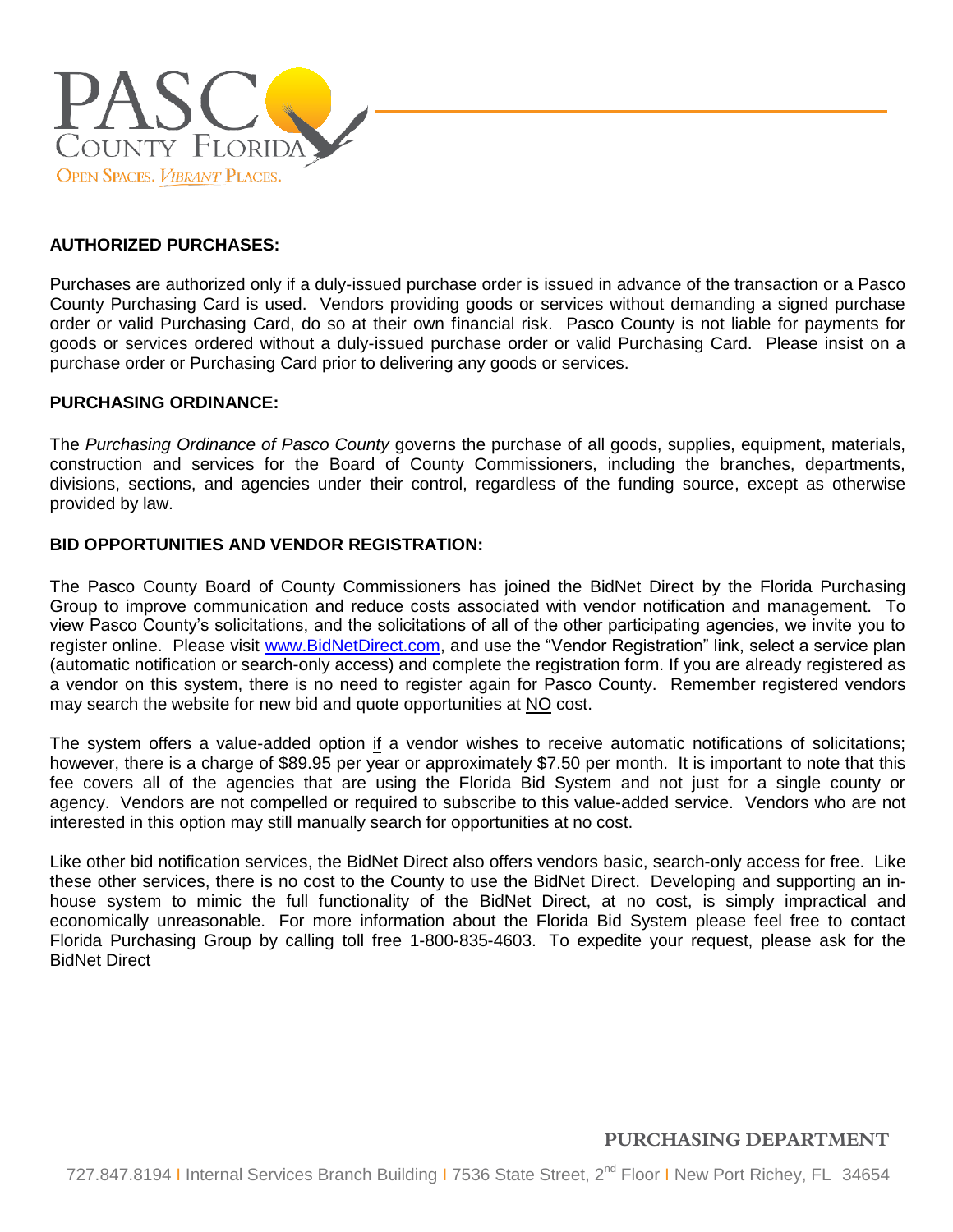

# **VENDOR APPOINTMENTS:**

Pasco County takes its relationships with vendors very seriously. Time is an important commodity and this guide is published with the intent of providing for the most effective use of time, both yours and ours. As a courtesy, and for our relationship to be more productive, vendors are seen by appointment only. We respectfully request that you call ahead to schedule an appointment so that we can properly prepare for your visit and ensure you receive the best service in a timely manner.

## **GIFTS AND GRATUITIES:**

Employees of the Pasco County Board of County Commissioners are prohibited from accepting any gratuity whether material or edible—from anyone doing business (actual or potential) with the County. Such gratuities include, but are not limited to, flowers, candy, food, wine, liquor and anything free (pens, pencils, letter openers, etc.) or discounted.

# **PURCHASE PROCEDURES:**

Please refer to each respective solicitation document for procedural instructions and information. If you require clarification or need assistance, please contact our office and we'll be happy to help.

## **PROCUREMENT METHODS:**

Pasco County uses numerous methods to procure the goods and services necessary to support its operations. The methods include, but are not limited to, Invitations for Bid (IFB), Requests for Proposals (RFP), Requests for Statements of Qualifications (RSQ) and Requests for Quotations (RFQ). When necessary, architectural, engineering and other professional services are procured in accordance with the Consultants' Competitive Negotiation Act (CCNA) as prescribed in § 287.055, *Florida Statutes*.

At times it is also necessary to procure goods and services in an emergency and without competition due to limited sources and other exceptional conditions. The conditions for such exceptional procurement are detailed in the *Purchasing Ordinance of Pasco County*.

## **INVOICES:**

To receive payment for products or services rendered, the vendor must submit an original and proper invoice showing the purchase order number to:

> Pasco County Board of County Commissioners Attention: Clerk & Comptroller 38053 Live Oak Avenue Dade City, FL 33523-3894

Invoices should not be directed to the ordering department, unless otherwise specified on the Purchase Order. Failure to send invoices directly to the address above could delay payment. Invoices are required to be submitted in a timely manner and will be paid by the County in accordance with the Local Government Prompt Payment Act.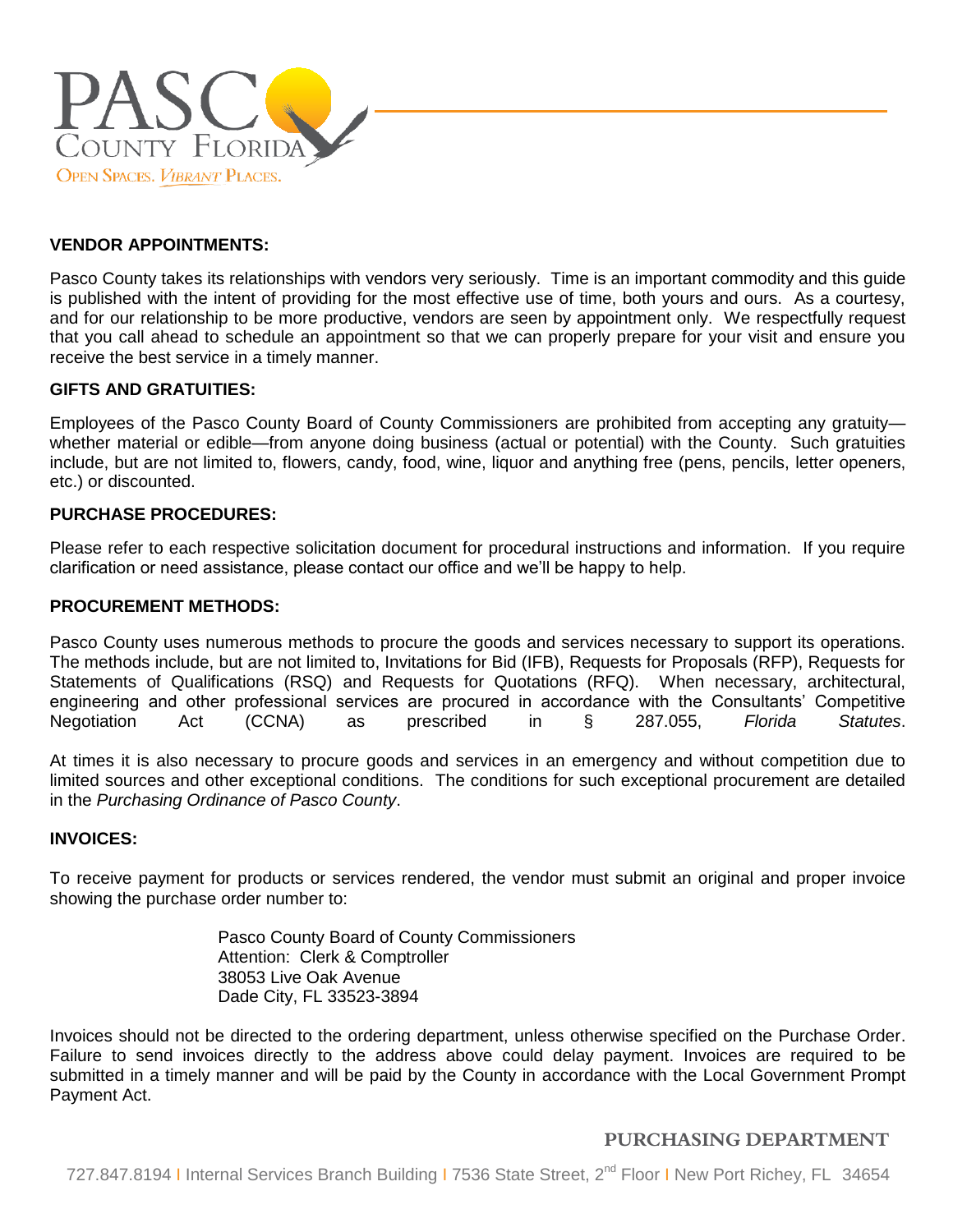

# **TAXES:**

Pasco County is exempt from most taxes imposed by state or federal government. Tax exempt numbers are on file and available by contacting the Purchasing Department.

# **PURCHASING THRESHOLDS:**

| Purchases up to 5,000.00:       | <b>Requires Available Funding</b>                                       |
|---------------------------------|-------------------------------------------------------------------------|
| <b>Competition Requirement:</b> | None (Three Quotes Suggested)                                           |
| Documentation Requirement:      | Written Quote Required for Recommended Vendor                           |
| Method of Purchase:             | Purchasing Card (Preferred) or Purchase Order                           |
| Minimum Approval:               | Cardholder (Purchasing Card) or Purchasing Director<br>(Purchase Order) |

| Purchase from \$5,000.01 to<br>\$15,000.00: | Requires Available Funding                                            |
|---------------------------------------------|-----------------------------------------------------------------------|
| <b>Competition Requirement:</b>             | Informal Solicitation or at Least Quotes from Business<br>(Suggested) |
| <b>Documentation Requirement:</b>           | <b>Written Quotes Required</b>                                        |
| Method of Purchase:                         | <b>Purchase Order</b>                                                 |
| Minimum Approval:                           | <b>Purchasing Director</b>                                            |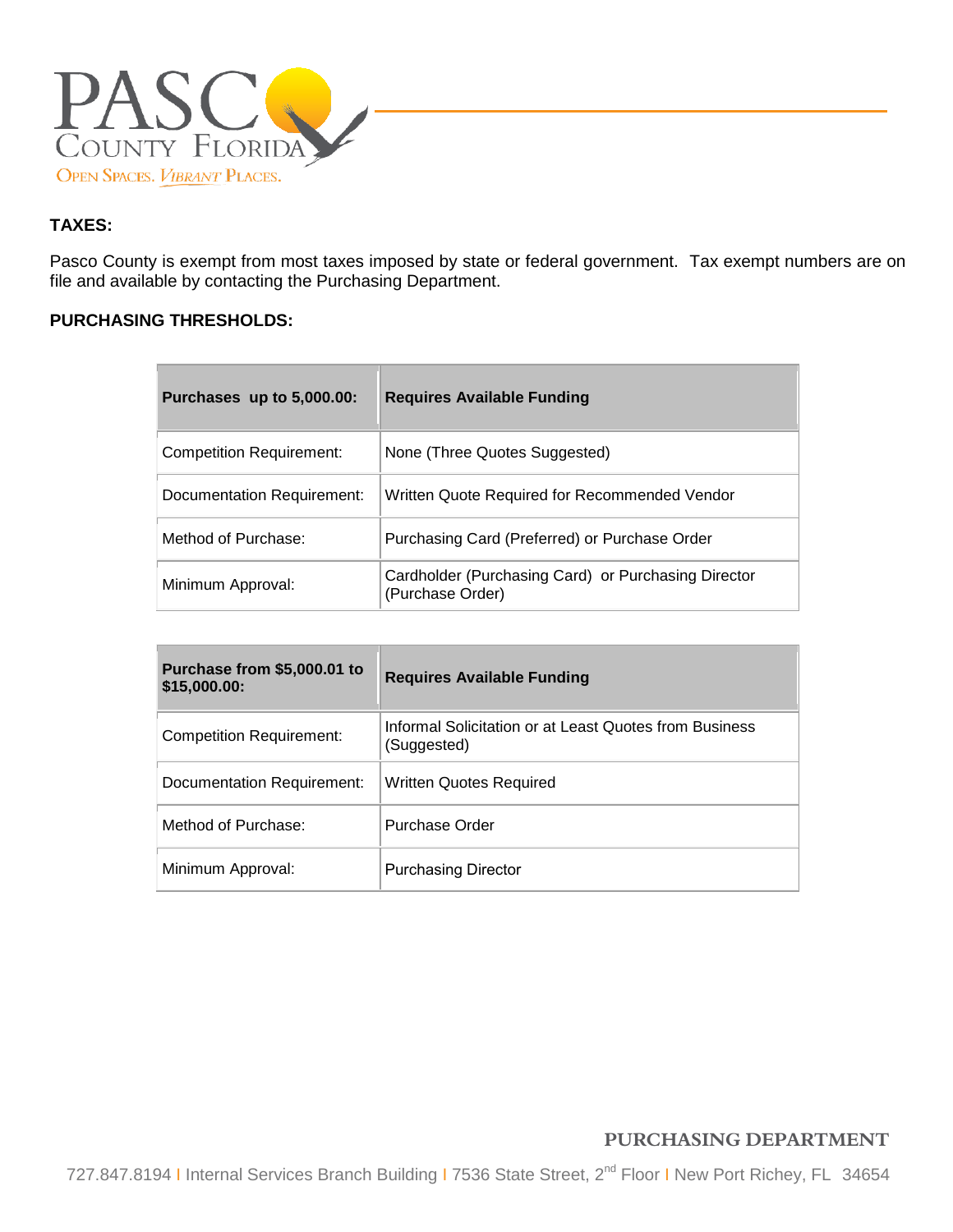

| <b>Purchases from \$15,000.01</b><br>to \$50,000.00: | <b>Requires Available Funding</b>                                     |
|------------------------------------------------------|-----------------------------------------------------------------------|
| <b>Competition Requirement:</b>                      | Informal Solicitation or at Least Quotes from Business<br>(Suggested) |
| Documentation Requirement:                           | <b>Written Quotes Required</b>                                        |
| Method of Purchase:                                  | Purchase Order                                                        |
| Minimum Approval:                                    | County Administrator                                                  |

| <b>Purchases Over \$50,000.00:</b> | <b>Requires Available Funding</b>                  |
|------------------------------------|----------------------------------------------------|
| <b>Competition Requirement:</b>    | Formal Solicitation of Sealed Bids or Proposals    |
| Documentation Requirement:         | Bid or Proposal Response and Related Documentation |
| Method of Purchase:                | Purchase Order and/or Contract                     |
| Minimum Approval:                  | <b>Board of County Commissioners</b>               |

## LOCAL PREFERENCE:

Under Sec. 2-111(a)(1) of Pasco County's Purchasing Ordinance, a business qualifies as "Local Business" if it meets the following requirements and is: a) a vendor, supplier, or contractor who does business in Pasco County by providing goods, services, or construction; and b) maintains a physical business address located within the jurisdictional limits of Pasco County in an area zoned for the conduct of such business; and c) which the vendor, supplier or contractor operates or performs business on a daily basis; and d) has for at least twelve (12) months prior to the bid or proposal opening date; and (e) a copy of their local business tax receipt. Post office boxes shall not be used for the purpose of establishing said physical address. The justification for the application of a local preference to a particular bidder must be identified as part of any written quotation or sealed bid submitted.

In bidding for, or letting contracts or procurement of goods, services or construction, as described herein, the Board of County Commissioners may give a preference to Local Businesses in making purchases (unless otherwise precluded by the ordinance, state or federal law) as described below: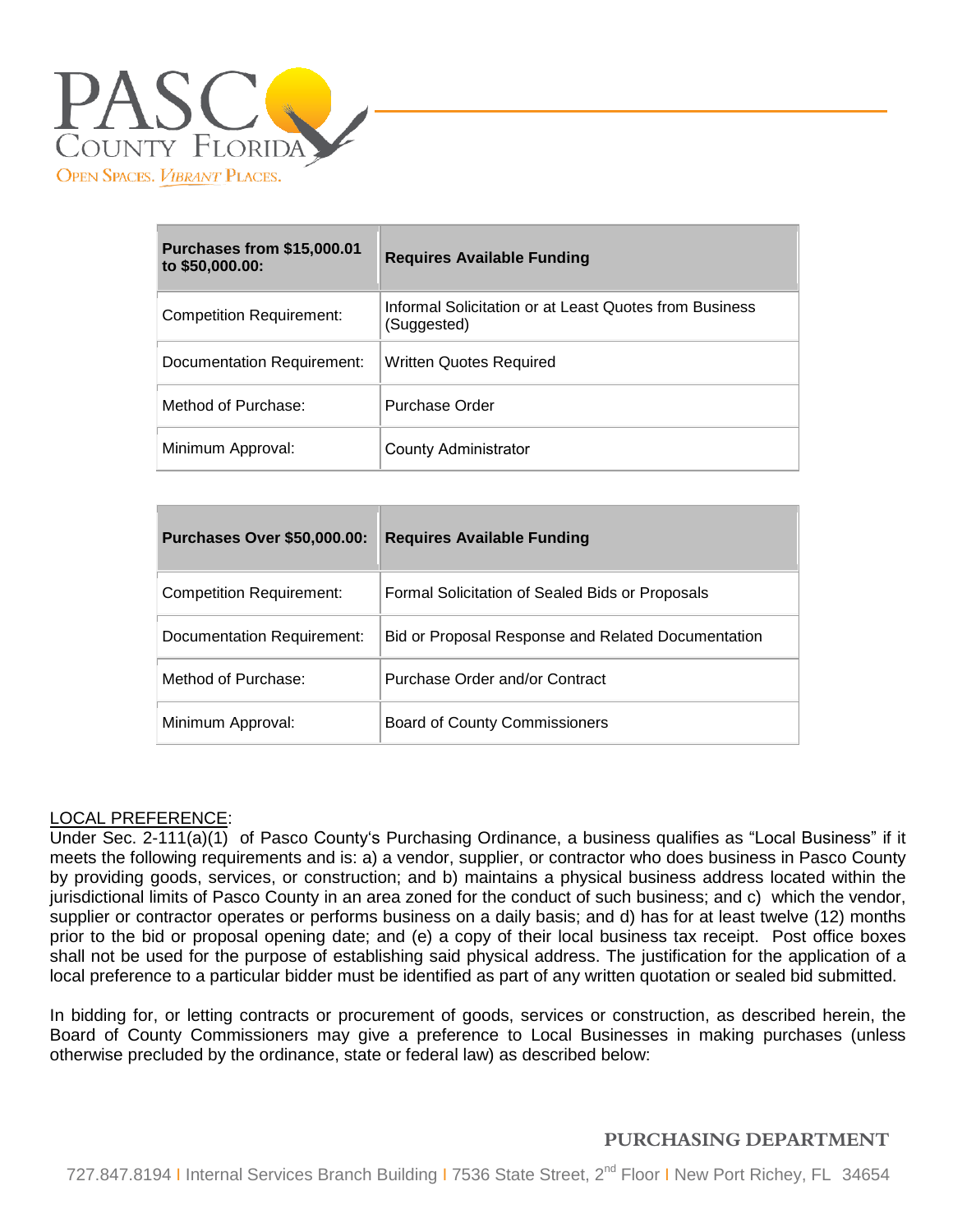

- (i) When written quotations or sealed bids are received that do not exceed \$1,000,000.00, and the lowest price is offered by a vendor that is not a Local Business, and the next lowest price is offered by a Local Business, and is within 10% of the lowest price offered, then the Local Business shall be given the opportunity to match the lowest price offered, and if agreement to match the lowest price is reached, the Local Business will be awarded the quotation or bid if the Local Business is otherwise fully qualified and meets all requirements of the solicitation.
- (ii) When sealed bids are received that are greater than \$1,000,000.00, and the lowest price is offered by a business that is not a Local Business, and the next lowest price is offered by a Local Business, and is within 5% of the lowest price offered, then the Local Business shall be given the opportunity to match the lowest price offered, and if agreement to match the lowest price is reached, the Local Business will be awarded the quotation or bid if the Local Business is otherwise fully qualified and meets all County requirements.
- (iii) The total quote or bid price shall include not only the base bid price, but also all alterations to the base bid price resulting from alternates which were both part of the bid and that will be actually purchased or awarded by the Board.

If two or more identical quotations or bids are received at the time the written quotations or sealed bids are opened, the award shall be made to the responsive, responsible "Local Business" as defined herein.

The preference established in this section does not prohibit the right of the Board to compare quality or fitness for use of supplies, materials, equipment and services proposed for purchase and compare qualifications, character, responsibility and fitness of all persons, firms, or corporations submitting bids or proposals nor prohibit the Board from giving any other preference permitted by law in addition to the preference authorized in this section.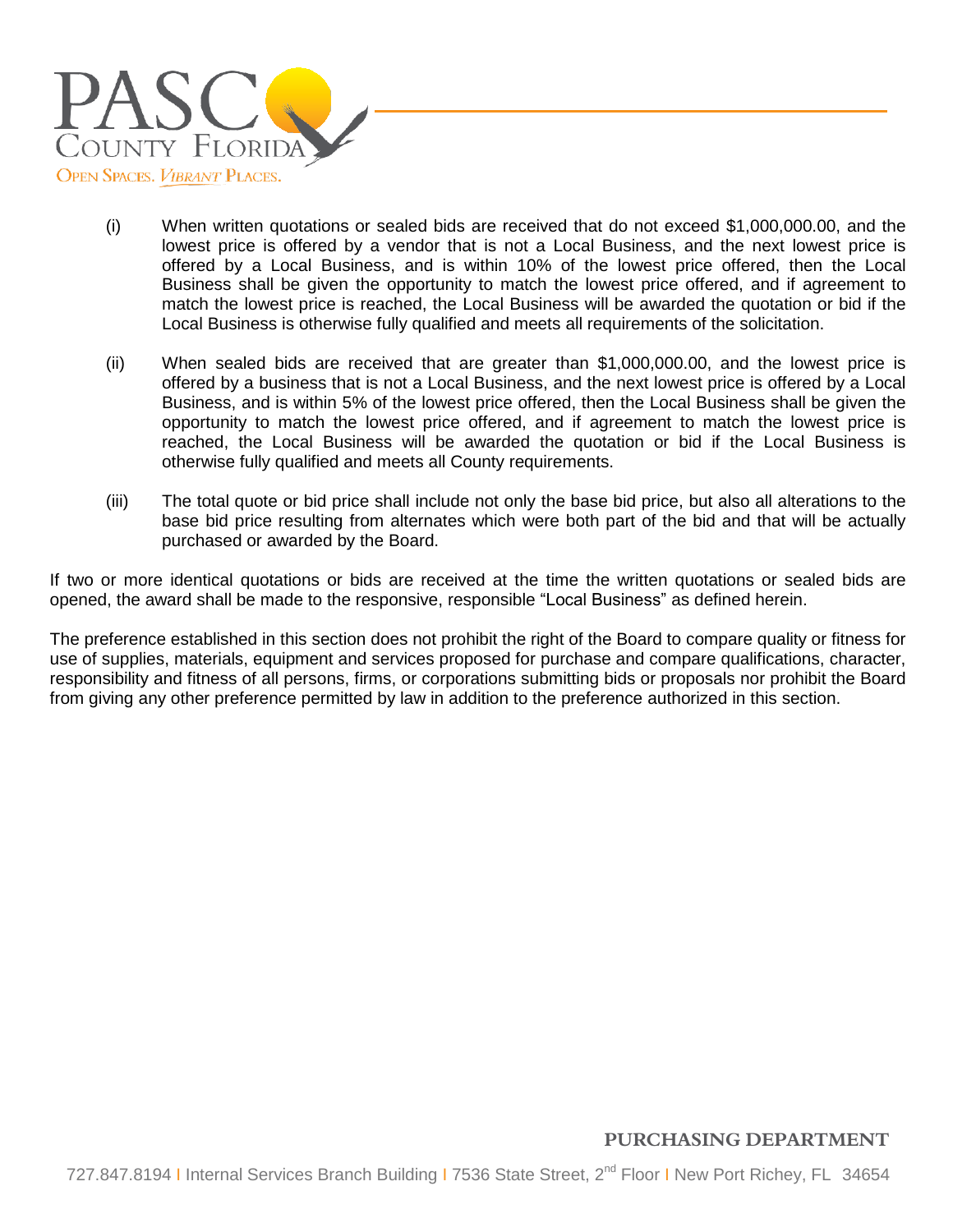

# **PURCHASING STAFF:**

| <b>Stacey Ziegler</b>                                                                    | Kimberlie Washington                                                                                                                   |
|------------------------------------------------------------------------------------------|----------------------------------------------------------------------------------------------------------------------------------------|
| <b>Purchasing Director</b>                                                               | Sr. Purchasing Agent                                                                                                                   |
| (727) 847-8194 x8434                                                                     | (727) 847-8914 x8353                                                                                                                   |
| sziegler@pascocountyfl.net                                                               | kwashington@pascocountyfl.net                                                                                                          |
| <b>Ruby Ranne</b>                                                                        | Michelle Lemire                                                                                                                        |
| Sr. Buyer                                                                                | <b>Purchasing Agent</b>                                                                                                                |
| (727) 847-8194 x8758                                                                     | (727) 847-8194 x8426                                                                                                                   |
| rranne@pascocountyfl.net                                                                 | mlemire@pascocountyfl.net                                                                                                              |
| Nikitra "Niki" King                                                                      | <b>Chris Arnone</b>                                                                                                                    |
| <b>Purchasing Agent</b>                                                                  | Buver                                                                                                                                  |
| (727) 847-8194 x 8897                                                                    | (727) 847-8194 x8436                                                                                                                   |
| nking@pasocountyfl.net                                                                   | carnone@pascocountyfl.net                                                                                                              |
| <b>Brooke Baker</b>                                                                      | <b>Stephanie Santiago</b>                                                                                                              |
| Buyer                                                                                    | <b>Buyer</b>                                                                                                                           |
| (727) 847-8194 x7327                                                                     | (727) 847-8194 x7589                                                                                                                   |
| bbaker@pascocountyfl.net                                                                 | ssantiago@pascocountyfl.net                                                                                                            |
| <b>Stephanie Nunn</b><br><b>Buyer</b><br>(727) 847-8194 x8425<br>snunn@pascocountyfl.net | <b>Christopher Allen</b><br>Central Mail & Surplus<br>Temporary Warehouse Manager<br>(727) 847-8194 x8091<br>challen@pascocountyfl.net |
| <b>Kelsey Roger</b><br>Administrative Assistant<br>(727) 847-8194 x8668                  |                                                                                                                                        |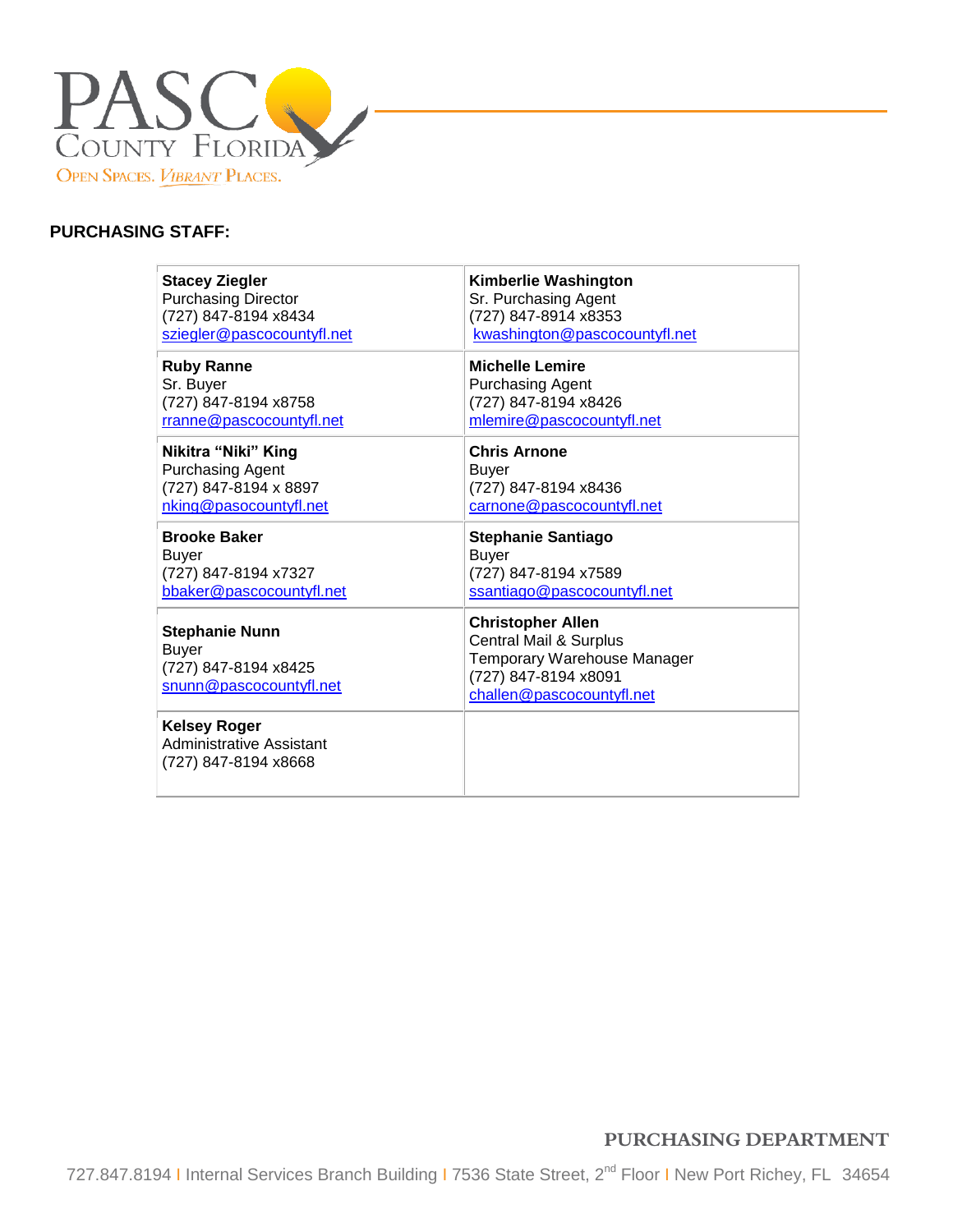

# **FREQUENTLY ASKED QUESTIONS (FAQ)**

## **How do I get on the bidders' list?**

Vendors must register at [www.BidNetDirect.com.](http://www.bidnetdirect.com/)

## **Do I have to be a registered vendor to bid?**

No. However, before an award can be made and a purchase order issued, the County must verify that your company is properly registered with the State of Florida's Division of Corporations, if applicable, and the Internal Revenue Service (IRS).

## **Can I still get hard copies of the solicitations?**

Yes. Hard copies of the solicitations may be purchased at the Purchasing Department at a cost of \$0.15 per page.

## **Where can I view the current solicitations?**

Current solicitations are available at [www.BidNetDirect.com.](http://www.bidnetdirect.com/) Vendors must register at this site to view and download solicitation documents.

## **Does the County bid everything?**

No. Generally, purchases that are less than \$50,000.00 can require informal written quotations; while those that are over \$50,000.00 require competitive sealed bids. Informal quotations are also available for viewing and download at [www.BidNetDirect.com.](http://www.bidnetdirect.com/)

## **Does the Purchasing Department buy for all County offices?**

The Purchasing Department oversees the purchase of all items that are procured for offices under the Board of County Commissioners.

## **Where is the Purchasing Department located?**

The Purchasing Department is located on the West Pasco Government Center campus at the Internal Services Branch Building. Our physical address is 7536 State Street,  $2^{nd}$  Floor in New Port Richey, Florida.